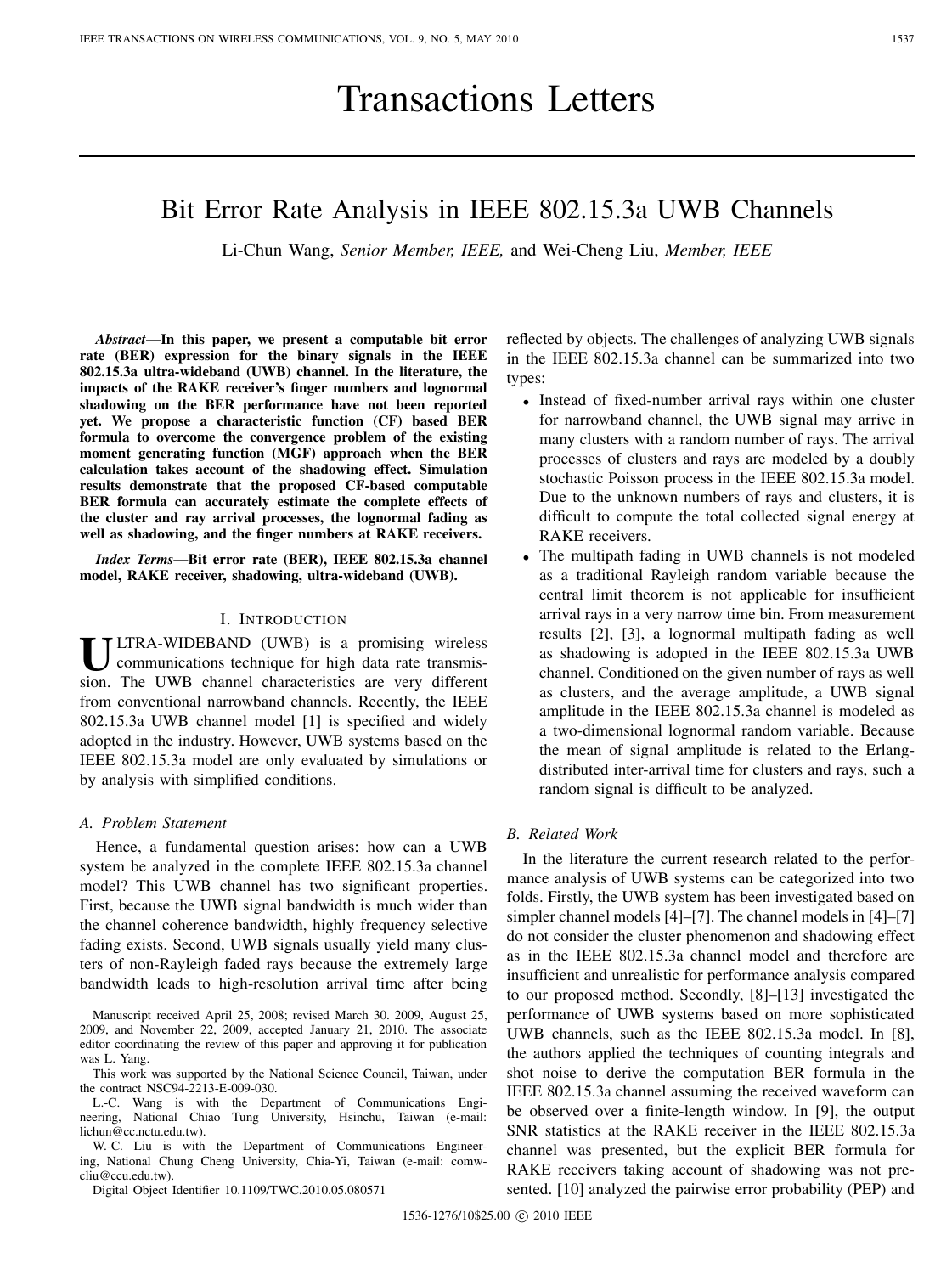outage probability of multiband orthogonal frequency-division multiplexing (OFDM) systems in the IEEE 802.15.3a channel model, but ignored the effect of the lognormal shadowing. [11] analyzed the effect of multiple antennas on the UWB system under a generalized UWB channel. In [12], the error performance of a multi-antenna RAKE receiver was analyzed over the frequency-selective UWB lognormal fading channels. [13] analyzed the signal-to-interference-plus-noise ratio (SINR) of direct sequence (DS) UWB systems in generalized Saleh– Valenzuela channels based on the theory of renewal process. However, the method in [13] did not provide the BER formula and did not consider the shadowing effect. Compared with [11]–[13], the computational BER formula provided in this paper considers the complete IEEE 802.15.3a UWB channels with shadowing and the number of RAKE receiver fingers taken into account.

#### *C. Contribution and Organization of This Paper*

The contribution of this paper is developing an analytical method to compute the error performance in the complete IEEE 802.15.3a channel. We will present an explicit BER analytical computation method incorporating the impacts of the number of fingers at the RAKE receiver, the effects of shadowing and all the UWB channel parameters based on the IEEE 802.15.3a model. The proposed computable formula can easily analyze the effects of various UWB channel parameters in the IEEE 802.15.3a channel model without time consuming simulations. The calculations of BER can be performed by (11) with all required parameters and functions substituted in, which will be described in Section II.

The rest of this paper is organized as follows. In Section II, we derive the BER computable formula of UWB signals in the IEEE 802.15.3a channel. Section III presents the numerical results. Finally, we give our conclusions in Section IV.

### II. BER ANALYSIS

#### *A. Problem Formulation*

From [14] we know that the error probability of binary signals with the coherent RAKE receiver is  $P_2(\gamma_b)$  =  $Q\left(\sqrt{\gamma_b(1-\rho_r)}\right)$ , where  $\gamma_b$  is the received SNR and  $\rho_r =$  $-1$  and  $\rho_r = 0$  for antipodal signals and orthogonal signals, respectively. Define  $E_b$  as the bit energy and  $N_0$  the noise power spectrum density. Then, we can express the BER of the RAKE receiver as

$$
P_2 = \mathbb{E}_{\mathcal{E}} \left[ Q \left( \sqrt{(1 - \rho_r) \frac{E_b}{N_0} \mathcal{E}} \right) \right]
$$
  
= 
$$
\int_0^\infty Q \left( \sqrt{(1 - \rho_r) \frac{E_b}{N_0} x} \right) f_{\mathcal{E}}(x) dx,
$$
 (1)

where  $f_{\mathcal{E}}(x)$  is the PDF of the received energy  $\mathcal{E}$ . The next step is finding  $f_{\mathcal{E}}(x)$  in the IEEE 802.15.3a UWB channel.

# *B. PDF of the Received Energy*  $(\mathcal{E})$

In this subsection, we suggest an approximation technique for calculating  $f_{\mathcal{E}}(x)$ , which can facilitate the derivation of a computable BER formula taking account of all the UWB

channel effects of the IEEE 802.15.3a model and the number of fingers of the RAKE receiver  $(L)$ . First, we conjecture that  $\mathcal E$  is close to  $\tilde{\mathcal E}$ , the sum of squared signal amplitudes at each *individual ray* within a time window  $[0, LT_c]$ , where  $T_c$  is the chip duration between two consecutive fingers. Then  $\mathcal E$  can approximate the signal energy collected by the  $L$  fingers of the RAKE receiver. That is,

$$
\tilde{\mathcal{E}} = X^2 \sum_{(k,l): 0 \le T_l + \tau_{k,l} \le LT_{\mathfrak{c}}} \alpha_{k,l}^2 = X^2(\alpha_{0,0}^2 + \tilde{\Phi}_{r0} + \tilde{\Phi}_{\otimes}),
$$
\n(2)

where X is the lognormal shadowing random variable,  $\alpha_{k,l}$ is the amplitude of the  $k$ th ray in the  $l$ th cluster and has lognormal distribution,  $\Phi_{r0}$  is the sum of *squared* path gains of the first cluster excluding  $\alpha_{0,0}^2$ , and  $\tilde{\Phi}_{\otimes}$  is the sum of *squared* path gains of rays in the remaining clusters. Note that  $\hat{X}^2, \alpha_{0,0}^2, \tilde{\Phi}_{r0}$ , and  $\tilde{\Phi}_{\otimes}$  are statistically independent. Denote the received energy without shadowing by  $\tilde{\mathcal{E}}_{X0} \triangleq \alpha_{0,0}^2 + \tilde{\Phi}_{r0} + \tilde{\Phi}_{\tilde{r}}$  $\Phi_{\otimes}$ . The three independent terms of the decomposition reflect the corresponding decomposition of the counting measure on the two-dimensional Poisson process behind the IEEE 802.15.3a channel model [15]. The characteristic function  $\Psi_{\tilde{\mathcal{E}}_{X0}}(\nu)$  of  $\tilde{\mathcal{E}}_{X0}$  in the IEEE 802.15.3a UWB channel can be written as

$$
\Psi_{\tilde{\mathcal{E}}_{X0}}(\nu) = \tilde{\mathcal{L}}_{0,0}(\nu)\tilde{R}(\nu, L)\tilde{S}(\nu, L),\tag{3}
$$

where  $\tilde{\mathcal{L}}_{T,t}(\nu)$ ,  $\tilde{R}(\nu, L)$ , and  $\tilde{S}(\nu, L)$  are the characteristic functions of  $\alpha_{T,t}^2$ ,  $\tilde{\Phi}_{r0}$ , and  $\tilde{\Phi}_{\otimes}$ , respectively. Here  $\alpha_{T,t}$ denotes the signal amplitude at a path arriving at time  $t$  in a cluster arriving at time  $T$ . Compared with [15], we further consider the effects of  $X$ ,  $L$ , and  $T_c$ . The following theorem gives the computation formula of  $\mathcal{L}_{T,t}(\nu)$ .

*Theorem 1:* The characteristic function  $\mathcal{L}_{T,t}(\nu)$  can be computed by

$$
\tilde{\mathcal{L}}_{T,t}(\nu) = \int_0^\infty e^{j\nu x} \frac{10 \exp\left[-\frac{1}{2\sigma^2} \left(10 \log_{10} x - \mu_{T,t}\right)^2\right]}{\sqrt{2\pi}\sigma x \ln 10} dx, \tag{4}
$$

where  $\mu_{T,t} = \frac{10}{\ln 10} \left[ \ln \Omega_0 - \frac{T}{\Gamma} - \frac{t - T}{\gamma} - \left( \frac{\ln 10}{10} \right)^2 \frac{\sigma^2}{2} \right]$  and  $\sigma = \sqrt{\sigma_1^2 + \sigma_2^2}$ . The parameters  $\Omega_0$ ,  $\Gamma$ , and  $\gamma$  are defined in the IEEE 802.15.3a channel model. П

*Proof:* Please see Appendix A.

*Theorem 2:* For the RAKE receiver with  $L$  fingers, the function  $\hat{R}(\nu, L)$  in (3) can be written as  $\hat{R}(\nu, L)$  =  $\exp[-\lambda \psi_{\nu}(0,L)]$  and function  $\psi_{\nu}(T,L)$  can be computed by

$$
\tilde{\psi}_{\nu}(T,L) = \begin{cases}\n\int_{T}^{LT_{\rm c}} [1 - \tilde{\mathcal{L}}_{T,t}(\nu)] dt, & T \leq LT_{\rm c}, \\
0, & T > LT_{\rm c}.\n\end{cases}
$$
\n(5)

Similarly,  $\tilde{S}(\nu, L)$  can be computed by  $\tilde{S}(\nu, L)$  $\exp[-\Lambda \tilde{J}(\nu, L)]$ , where

$$
\tilde{J}(\nu, L) = \int_0^{LT_c} [1 - \tilde{\mathcal{L}}_{T,T}(\nu) e^{-\lambda \tilde{\psi}_{\nu}(T, L)}] dT.
$$
 (6)

*Proof:* Please see Appendix B.

Substituting (4) into (5) and (6), we can obtain  $R(\nu, L)$ and  $\tilde{S}(\nu, L)$ , respectively. The characteristic function  $\Psi_{\tilde{\mathcal{E}}_{X0}}(\nu)$ can be easily obtained by using (3). The PDF of  $\tilde{\mathcal{E}}_{X0}$  can be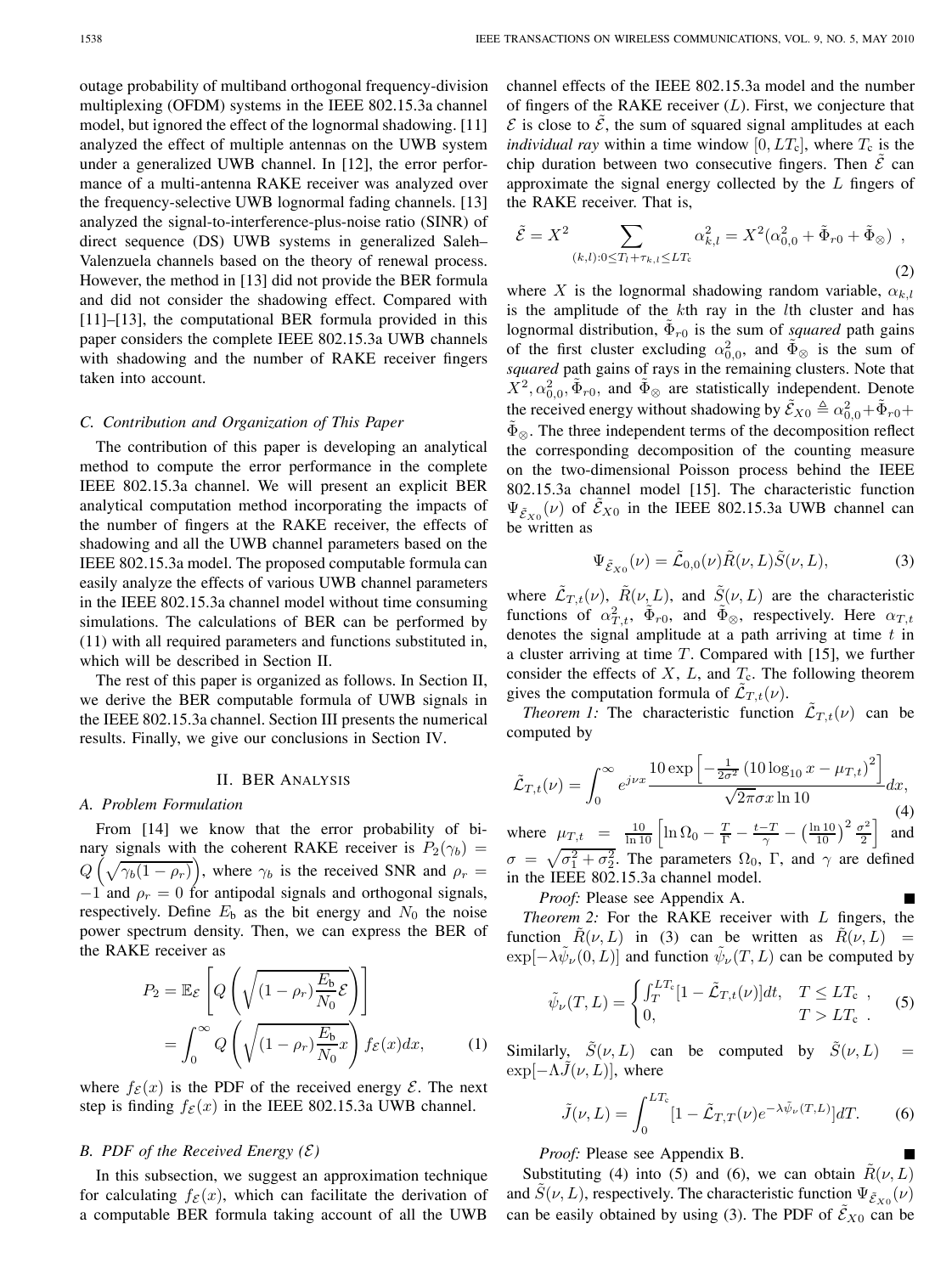computed as  $f_{\tilde{\mathcal{E}}_{X0}}(x) = \frac{1}{2\pi} \int_{-\infty}^{\infty} \Psi_{\tilde{\mathcal{E}}_{X0}}(\nu) e^{-j x \nu} d\nu$ . Finally, with shadowing the PDF of  $\tilde{\mathcal{E}}$  can be computed as by

$$
f_{\tilde{\mathcal{E}}}(x) = \int_{-\infty}^{\infty} \frac{1}{|y|} f_{X^2} \left(\frac{x}{y}\right) f_{\tilde{\mathcal{E}}_{X0}}(y) dy.
$$
 (7)

#### *C. Computable Formula*

The Gauss-Hermite formula approximates the integration of a function  $f(x)$  over  $(-\infty, \infty)$  to a weighted sum. The Gauss-Legendre formula is suitable for the integration on the interval  $[0, \infty)$ . These two formulas are both good for approximating values of integrations. The difference between these two formulas is the integration interval. Based on this property, we use the Gauss-Hermite formula to approximate  $\mathcal{L}_{T,t}(\nu)$  in (8),  $f_{\tilde{\mathcal{E}}_{X0}}(x)$ , and  $f_{\tilde{\mathcal{E}}}(x)$  in (7). On the other hand, we use the Gauss-Legendre formula to approximate  $\tilde{\psi}_{\nu}(T,L)$ in (9) and  $\tilde{J}(\nu, L)$  in (10).

After some computations, we can obtain the Hermite computation form for  $\mathcal{L}_{T,t}(\nu)$  as

$$
\tilde{\mathcal{L}}_{T,t}(\nu) = \frac{1}{\sqrt{\pi}} \int_{-\infty}^{\infty} e^{-y^2} e^{j\nu 10^{(\sqrt{2}\sigma y + \mu_{T,t})/10}} dy
$$
\n
$$
\approx \frac{1}{\sqrt{\pi}} \sum_{k=1}^{N^{(\text{H})}} w_k^{(\text{H})} e^{j\nu 10^{(\sqrt{2}\sigma x_k^{(\text{H})} + \mu_{T,t})/10}}
$$
\n
$$
= \sum_{k=1}^{N^{(\text{H})}} w_k^{(\text{H})} e^{(x_k^{(\text{H})})^2} f(x_k^{(\text{H})}), \tag{8}
$$

where  $x_k^{(H)}$  is the k-th root of the Hermite polynomial of the  $N^{(\text{H})}$ -th order, and  $w_k^{(\text{H})}$  is the corresponding weight of the root  $x_k^{(\text{H})}$  and  $f(x) = \frac{1}{\sqrt{\pi}} \exp \left( j \nu 10^{(\sqrt{2}\sigma x + \mu_{T,t})/10} - x^2 \right).$ 

Next, we apply the Gauss-Legendre formula [16], [17] to obtain the characteristic functions  $R(\nu, L)$  and  $S(\nu, L)$ . Thus, the function  $\psi_{\nu}(T, L)$  in the exponent of  $R(\nu, L)$  can be computed by

$$
\tilde{\psi}_{\nu}(T, L) \approx \begin{cases}\n\frac{LT_{\rm c} - T}{2} \sum_{p=1}^{N^{\rm (L)}} w_{p}^{\rm (L)} \left[ 1 - \tilde{\mathcal{L}}_{T, t}(\nu) \right] \\
\frac{t = \frac{LT_{\rm c} - T}{2} x_{p}^{\rm (L)} + \frac{LT_{\rm c} + T}{2}}{1} & T \le LT_{\rm c}, \\
0 & T > LT_{\rm c},\n\end{cases}
$$
\n(9)

where  $\{w_p^{(L)}\}, \{x_p^{(L)}\}$ , and  $N^{(L)}$  are the weights, abscissas, and number of points of the Gauss-Legendre formula, respectively. Similarly, the function  $\tilde{J}(\nu, L)$  in the exponent of  $\tilde{S}(\nu, L)$  can be computed by

$$
\tilde{J}(\nu, L) \approx \frac{LT_{\rm c}}{2} \sum_{i=1}^{N^{(\rm L)}} w_i^{(\rm L)} \left[ 1 - \tilde{L}_{T,T}(\nu) e^{-\lambda \tilde{\psi}_{\nu}(T,L)} \right] \Big|
$$
  
\n
$$
T = \frac{LT_{\rm c}}{2} x_i^{(\rm L)} + \frac{LT_{\rm c}}{2}.
$$
\n(10)

Combining  $(7)$ ,  $(8)$ ,  $(9)$ , and  $(10)$ , the BER of the RAKE receiver in the IEEE 802.15.3a UWB channel can be computed

$$
\tilde{P}_2 = \frac{1}{2\pi^{3/2}} \sum_{k=1}^{N^{(\text{H})}} \sum_{l=1}^{N^{(\text{H})}} \sum_{m=1}^{N^{(\text{H})}} w_k^{(\text{H})} w_m^{(\text{H})}
$$
\n
$$
\frac{1}{|y|} \exp\left(j\nu 10^{\frac{\sqrt{2}\sigma x_l^{(\text{H})} + \mu_{0,0}}{10}}\right)
$$
\n
$$
\exp\left(-\frac{1}{2}\lambda LT_c \sum_{p=1}^{N^{(\text{L})}} w_p^{(\text{L})} \left[1 - \tilde{\mathcal{L}}_{0,t}(\nu)\right]\Big|_{t=\frac{1}{2}LT_c(x_p^{(\text{L})}+1)}\right)
$$
\n
$$
\exp\left(-\frac{1}{2}\Lambda LT_c \sum_{i=1}^{N^{(\text{L})}} w_i^{(\text{L})} \left[1 - \tilde{\mathcal{L}}_{T,T}(\nu)e^{-\lambda \tilde{\psi}_{\nu}(T,L)}\right]\right|
$$
\n
$$
T = \frac{1}{2}LT_c(x_i^{(\text{L})}+1) - j\nu y + \nu^2 + y^2
$$
\n
$$
\int_0^\infty Q\left(\sqrt{(1-\rho_r)\frac{E_b}{N_0}x}\right) f_{X^2}\left(\frac{x}{y}\right) dx\Big|_{\nu=x_k^{(\text{H})}, y=x_m^{(\text{H})}}.
$$
\n(11)

Importantly, one can see that (11) requires only two integrals in the last line including the integral for evaluating the  $Q$  function. Other integrals are replaced by the summations based on the Hermite and the Legendre polynomial methods with the  $N^{(\mathrm{H})}$ -th and  $N^{(\mathrm{L})}$ -th orders.

# *D. Discussion*

Comparing to [8], we further consider the effects of the RAKE receiver and shadowing into the BER formula. This extension is nontrivial because of the following two reasons. First, the calculation of the energy collected by the RAKE receiver is very complicated. The complexity is proportional to the number of fingers of the RAKE receiver. More specifically, we have to find the energy on each finger and find the total energy. It is much more difficult than just find the energy during a certain time window. We find an approximation method that can evaluate the BER with a very small error as we will show in the numerical results. Second, adding shadowing involves an additional lognormal random variable in our problem. This implies we need one more integral in (11). We have tried to use the Craig's formula as in [8] to include the shadowing term  $X$  into the BER formula as

$$
\tilde{P}'_2 = \mathbb{E}\left[\frac{1}{2\pi} \int_{-1}^1 \frac{\exp[-\eta X^2 \Phi(0, LT_c)/2y^2]}{\sqrt{1-y^2}} dy\right]
$$

$$
= \frac{1}{2\pi} \int_{-1}^1 \frac{\mathbb{E}[M_{\Phi(0, LT_c)}(-\eta X^2/2y^2)]}{\sqrt{1-y^2}} dy,
$$
(12)

where  $\Phi(0, LT_c)$  =  $\sum_{(k,l):0 \le T_l + \tau_{k,l} \le LT_c} \alpha_{k,l}^2$  and  $M_{\Phi(0,LT_c)}(\cdot)$  is the MGF of  $\Phi(0,LT_c)$ . However, as it will be shown in the next section, we find that the analytical BER obtained from (12) has a large error compared with simulation results. Hence, we develop the characteristic function based BER formula with shadowing in the IEEE 802.15.3a model and show that the corresponding analytical BER is close to the simulation BER in the next section. Therefore, we believe that adding the shadowing effect into the BER calculation under the IEEE 802.15.3a UWB channel model is not a straightforward extension from the existing work.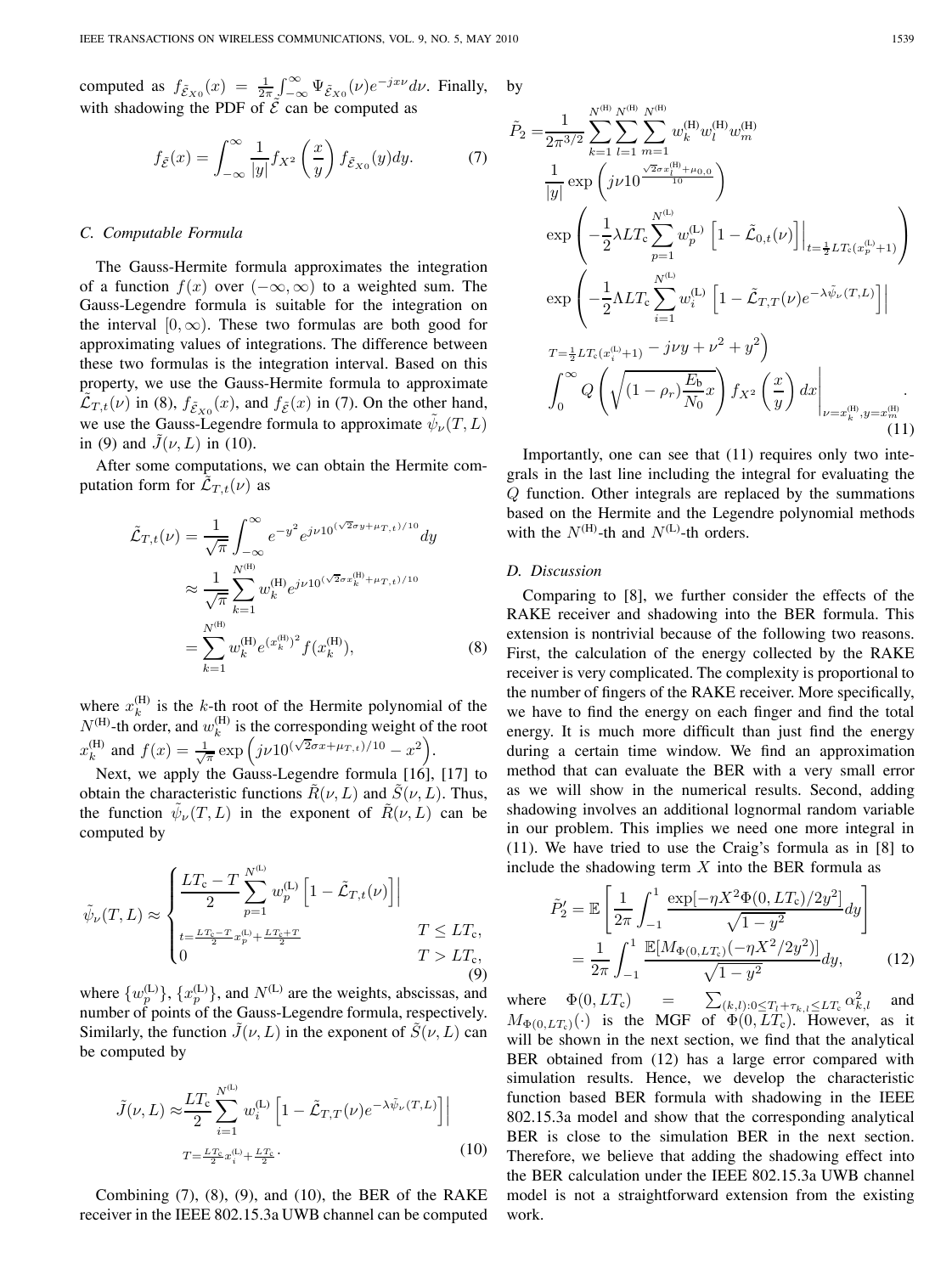

Fig. 1. Comparison of our BER based on (11) with those by the simplified methods presented in references [4]–[7]. The shadowing standard deviations  $\sigma_x = 3$  dB.



Fig. 2. Effect of various shadowing standard deviations ( $\sigma_x = 3$  dB and 6 dB) on the BER performance of a 10-finger RAKE receiver in the IEEE 802.15.3a UWB channel CM3.

#### III. NUMERICAL RESULTS

In the numerical results, we set  $N^{(\text{H})} = 32$  and  $N^{(\text{L})} = 16$ . Fig. 1 shows the comparison of our BER based on (11) with those by the simplified methods presented in references [4]– [7]. In Fig. 1, there is shadowing effect with the standard deviation  $\sigma_x = 3$  dB. Compared with the simulation BER, the simplified methods presented in [4]–[7] underestimate the BER.

Fig. 2 shows the shadowing effect with the standard deviation  $\sigma_x = 3$  and 6 dB on the BER performance of a 10finger RAKE receiver in the IEEE 802.15.3a UWB channel CM3 based on (11). At BER is 0.02, the required  $E_b/N_0$ for  $\sigma_x = 6$  dB is 3 dB higher than that for  $\sigma_x = 3$  dB. Hence, the shadowing effect in the IEEE 802.15.3a channel is quite significant and should not be ignored when evaluating the UWB system performance.

In Fig. 3, the proposed characteristic function (CF)-based



Fig. 3. BER performance of the proposed characteristic function (CF)-based analytical formula (11) for the IEEE 802.15.3a UWB channels CM1∼4. The number of RAKE receiver fingers is 10. The shadowing standard deviation  $\sigma_x = 6$  dB. The modulation index of PPM  $\delta = 1$  and the chip duration  $T_c = 1$  nsec.



Fig. 4. BER performance of the moment generating function (MGF)-based analytical formula (12) for the IEEE 802.15.3a UWB channels CM1∼4. The number of RAKE receiver fingers is 10. The shadowing standard deviation  $\sigma_x = 6$  dB. The modulation index of PPM  $\delta = 1$  and the chip duration  $T_c = 1$  nsec.

analytical BER formula (11) is verified by simulations. As seen from Fig. 3, the analytical results according to (11) match the simulation results quite well in general. However, there are discrepancies between the simulation and the analytical curves at some points. This is because the usage of Gauss-Hermite and Gauss-Legendre formulas may cause some integration errors. Nevertheless, it is generally true that using  $f_{\tilde{\mathcal{E}}}(x)$  can save a lot of calculation time compared with using  $f_{\mathcal{E}}(x)$ , and provide very good approximation to the simulative BER in the IEEE 802.15.3a UWB channel.

In Fig. 4, the MGF-based analytical BER formula (12) is examined by simulations for a 10-finger RAKE receiver in the IEEE 802.15.3a CM1∼4 channels with shadowing standard deviation  $\sigma_x = 6$  dB. Surprisingly, one can see large errors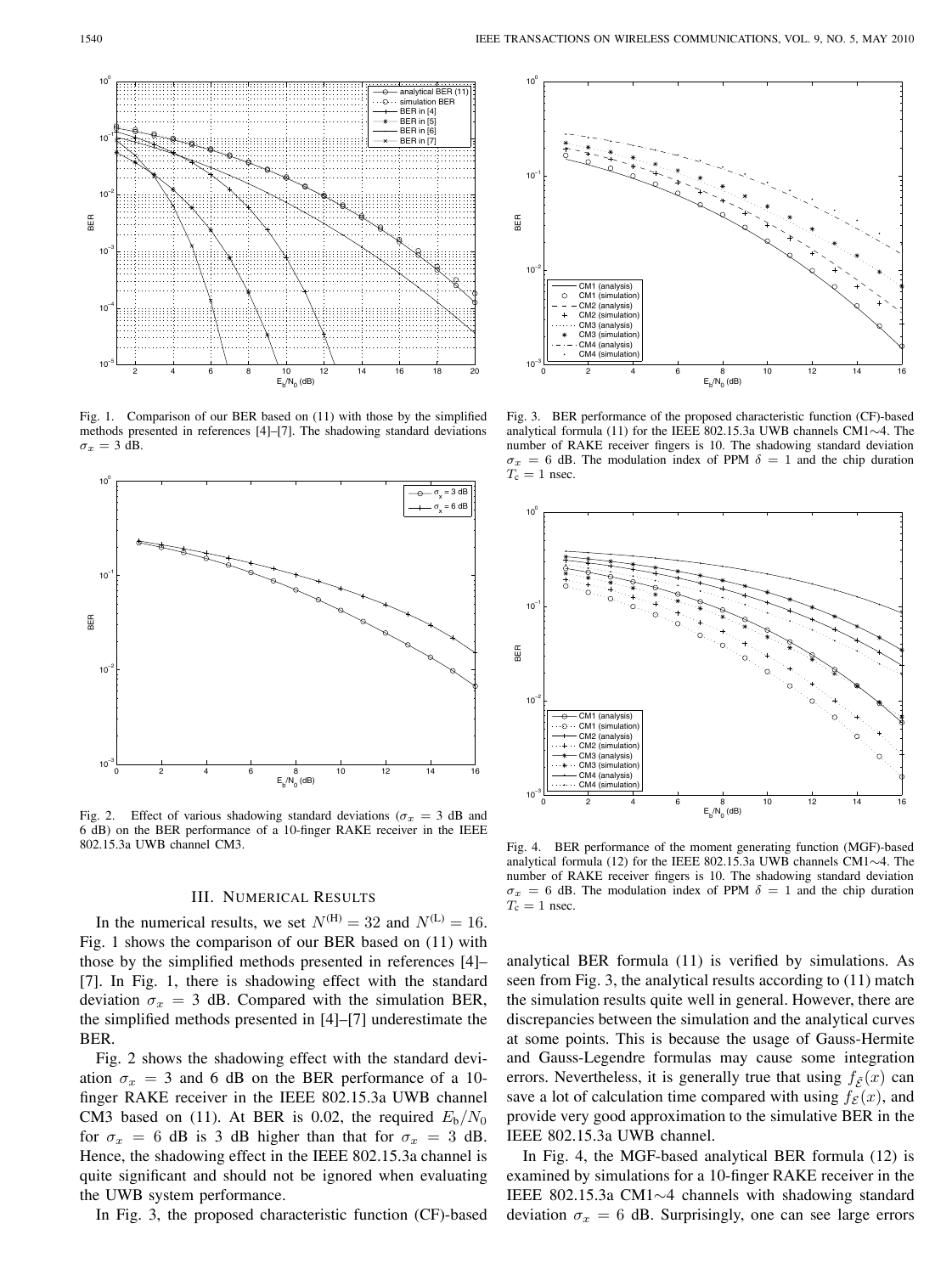

Fig. 5. The PDF  $f_{\tilde{\mathcal{E}}}(x)$  of the received energy  $\tilde{\mathcal{E}}$  of a RAKE receiver with number of fingers  $L = 10, 20, 30, 40,$  and 50 in the IEEE 802.15.3a UWB channel CM1.



Fig. 6. BER v.s. the number of fingers of the RAKE receiver  $(L)$  for CM1∼4, where  $E_b/N_0 = 5$  dB.

between the analytical and simulation BER curves. Thus, the MGF-based BER formula (12) and the Craig's formula may not be adequate for BER analysis in the IEEE 802.15.3a UWB channel when shadowing is included.

Fig. 5 shows the PDF  $f_{\tilde{\mathcal{E}}}(x)$  in the channel model CM1 for RAKE finger numbers  $L = 10 \sim 50$ . In the low energy range, the curve of  $L = 10$  has the most probability mass; the curve of  $L = 20$  ranks second; the curve of  $L = 30$  ranks third; the curve of  $L = 40$  ranks fourth; and the curve of  $L = 50$  has the least probability mass. This phenomenon can explain why the case of  $L = 10$  has the worst BER performance compared to  $L = 20, 30, 40,$  and 50.

Fig. 6 shows the effect of various RAKE finger numbers on the BER performance of orthogonal binary signals (i.e.,  $\rho_r = 0$ ) in the IEEE 802.15.3a CM1∼4 channel models. We set  $E_b/N_0 = 5$  dB and adopt the same parameters as in Fig. 3. In general, the BER decreases as  $L$  increases because more signal energy is collected at the RAKE receiver. For a large value of  $L$ , the BER curves become flat. This is because the RAKE receiver already captures most signal energy. Fig. 6 shows that the four channels actually give almost the same BER result (about  $6 \times 10^{-2}$ ) when the number of fingers is increased up to 80.

In the above results, we find that our proposed analytical method can save a significant amount of computer simulation time. For example, my computer spends 80 minutes to calculate the analytical BER in Fig. 1. However, the same computer needs 80 hours to produce the simulation BER. Note: My computer is equipped with  $Intel(R)$  Pentium $(R)$  4 CPU 2.40GHz and 1GB RAM.

#### IV. CONCLUSIONS

In this work, we have derived the computable BER formula for a RAKE receiver in the complete IEEE 802.15.3a UWB channel models. We propose an approximation technique for the collected energy at an  $L$ -finger RAKE receiver. We find that the proposed BER computation method can save a significant amount of computer simulation time. Furthermore, we propose a CF-based BER formula to overcome the convergence problem of MGF-based BER formula when shadowing is included. The accuracy of the proposed technique is verified by simulations. Our results quantitatively indicate the effect of shadowing and RAKE finger numbers on BER performance in the IEEE 802.15.3a UWB channel. One interesting research topic that can be extended from this work is to apply this method to any multipath fading models with other general random arrival process for clusters and rays, such as the IEEE 802.15.4a channel.

# APPENDIX A PROOF OF THEOREM 1

Let  $f_{G|T,t}(x)$  be the PDF of the path gain  $G \triangleq \alpha_{k,l}$  arriving at time  $t$  with a cluster that starting at time  $T$ . According to [15], it follows that  $f_{G|T,t}(x) = \frac{1}{2} [f_{|G||T,t}(x) + f_{|G||T,t}(-x)]$ because the path gain is positive or negative with equal probability of 0.5. Note that  $f_{|G||T,t}(x)$  is lognormally distributed, i.e.,  $f_{|G||T,t}(x) = \frac{20 \exp \left[-\frac{1}{2\sigma^2}(20 \log_{10} x - \mu_{T,t})^2\right]}{\sqrt{2\pi}\sigma x \ln 10}$ ,  $x > 0$ ; 0, otherwise. Thus, it follows that  $20 \log_{10} G^2 = 2(20 \log_{10} |G|) \propto$ Normal $(2\mu_{T,t},(2\sigma)^2)$ . Then the PDF of the squared path gain arriving at time  $t$  in a cluster starting at time  $T$  can be written as  $f_{T,t}(x) = \frac{10 \exp[-\frac{1}{2\sigma^2}(10 \log_{10} x - \mu_{T,t})^2]}{\sqrt{2\pi}\sigma x \ln 10}, x > 0; 0,$ otherwise. Denote  $\tilde{\mathcal{L}}_{T,t}(\nu)$  as the characteristic function of  $f_{T,t}(x)$ , then we can obtain (4).

# APPENDIX B PROOF OF THEOREM 2

As in [15], we define  $\tilde{\psi}_{\nu}(T, L) = \int_{\max(a,T)}^{b} [1 - \tilde{\mathcal{L}}_{T,t}(\nu)] dt$ for  $T \leq b$ ; 0 for  $T > b$ . Let  $\tilde{J}(\nu, L) = \int_0^a [1 - e^{-\lambda \tilde{\psi}_{\nu}(T, L)}] dT +$  $\int_a^b [1 - \tilde{\mathcal{L}}_{T,T}(\nu) e^{-\lambda \tilde{\psi}_{\nu}(T,L)}] dT$ . By setting  $a = 0$  and  $b =$  $LT_c$ , we can transform the above equations to (5) and (6), respectively.